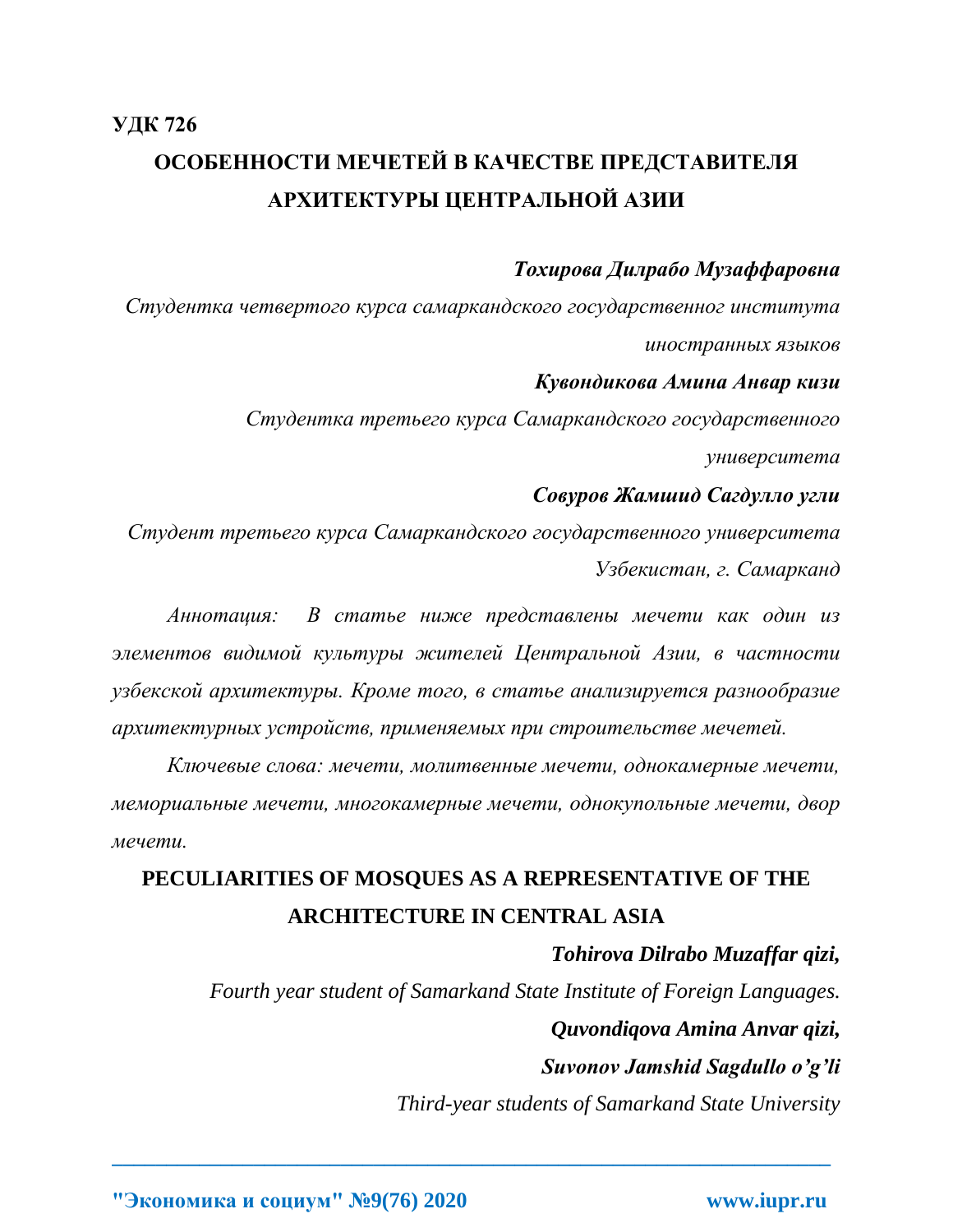*Abstract: The article below intends to introduce mosques as one of the elements of "Big C" of Central Asians, in particular Uzbek architecture. Moreover, the paper analyses the variety of architectural devices applied in mosque construction.*

*Key words: Mosques, praying, chamber mosques, memorial mosques, multi chamber mosques, single domed mosques, courtyard.*

In Orthodox Islam, the canonical Friday praying was performed with any number of participants, preferably in a mosque. In the first centuries of Islam, the mosque was not intended solely for prayers. It was a kind of public house for believers who performed in it all the everyday rituals associated with birth, death and other events of family life. From the 9th century separation of functions of mosques begins distinction of various categories. Some of them (namazgoh, idgoh, musalla) were intended for mass prayers of a whole district on major holidays - Kurban and Ramadan; a vast area outside the city was allocated for them. Others built "cathedral" juma mosques for Friday prayers of the entire population of the city. A place for Friday mosques in the village was chosen near public crowded squares. They could be built both in Shakhristan (downtown) and suburbs. Among the bazaars there were mosques used for obligatory day prayers of those whose workplaces were located nearby, often they were built by communities of craft workshops. Buildings for daily five-fold prayers were built in community centers. Diverse memorial mosques (Ziarathana) were erected in numerous city and suburban cemeteries.

Judging by the variety of architectural types of mosques, there were no strict standarts for their construction, only some ritual provisions common to all compositions were observed: the correct orientation of the worshipers facing Mecca (qibla). To achieve right direction, a special niche was arranged in the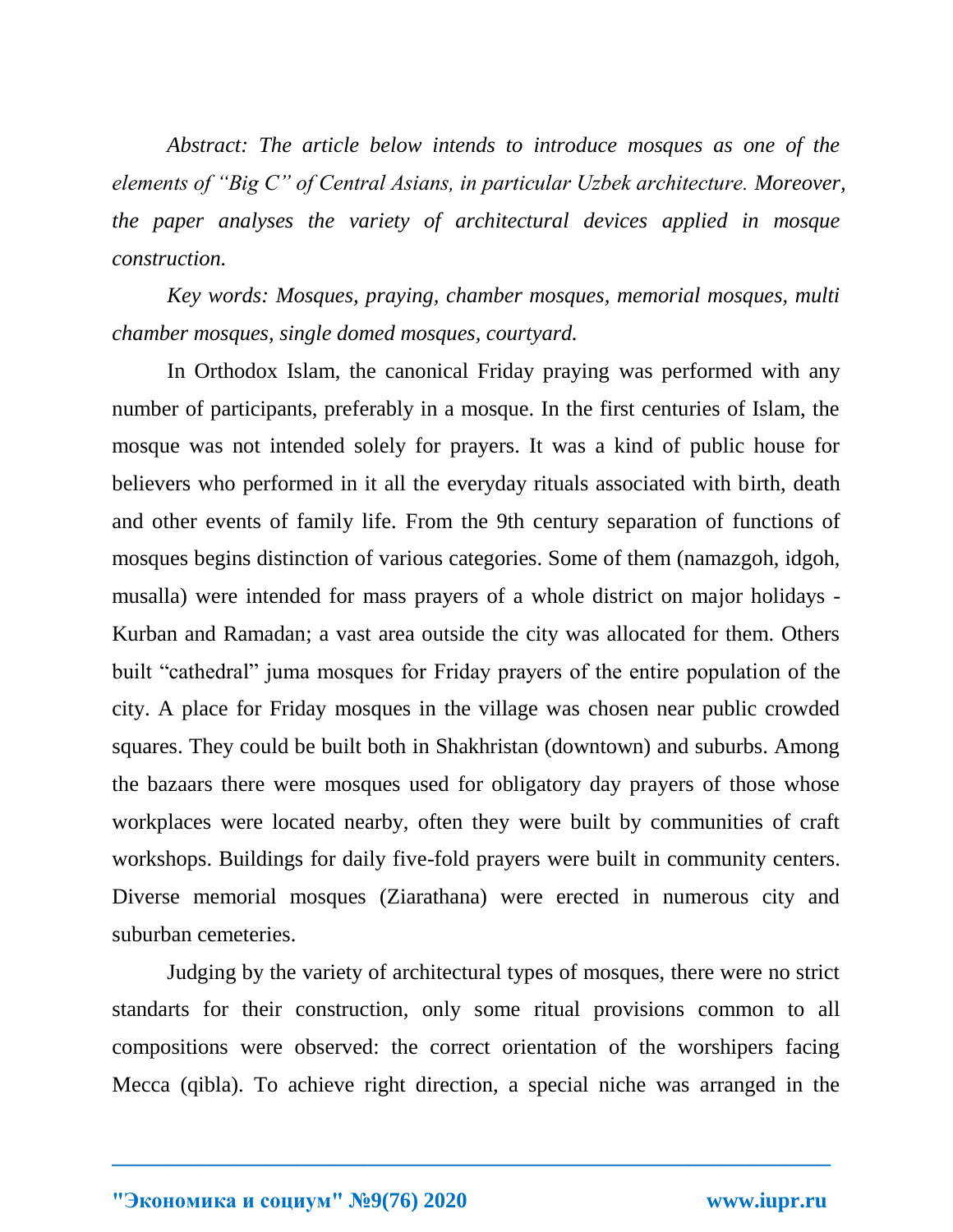western (or southern) wall - mihrab, highlighted by architectural decor and plastic as the main emphasis in the interior; next to it is a rostrum for a preacher.

**Single-chamber mosques** were erected throughout the history of the development of Central Asian architecture. The local pre-Islamic single chamber mosques: Shir Kabir dates back to the 9th-10th centuries, while Iranian mosques of this type were known earlier than the 11th century. The type of single-chamber mosques, one can distinguish the main compositional types of buildings: facade (entry from 1-2-3 sides); portal-domed (with a cubic building, from which the portal protrudes). In this case, the function of a mosque is perceived by nonspecific structures. The combination of a closed room and aivan is specific to traditional mosques. This typological attribute has many species manifestations depending on the structures and the position of the aivan to the building (1-2-3-sided, with the angular solution - "left" and "right" options).

Single-chamber domed mosques with one-sided avian: Tash-mosque in Beshkent, Gumbaz in Lagandi, Kashkadarya region, Bolo-Hauz in Bukhara, Seydata, Bogbonly in Khiva, Khayrabad-ishan in Tashkent; Ismail-ishan-bobo mosque in the Khorezm region.

The single-domed mosque with a double-sided aivan, bypassing the eastern side and one of the side facades, north or south, is known, depending on the situation of the site: with a dome gallery - the Sangin mosque of the XV-XVI centuries in Gissar; with columned aivan - Fathullah Kushbegi of the 18th century in Bukhara; Tatar-Guzar in Yakkabag, etc.

Dome mosques with three-sided aivan are known in monumental constructions (Olim Dodhoh mosque in Penjikent, Akhun-Guzar mosque in Tashkent). Further course of development in the composition of mosques with any overlap: multiplying the number of pillars or columns in the hall and on aivan, with variations of a rectangular and square halls, 1-2-3-sided avian have been noticed in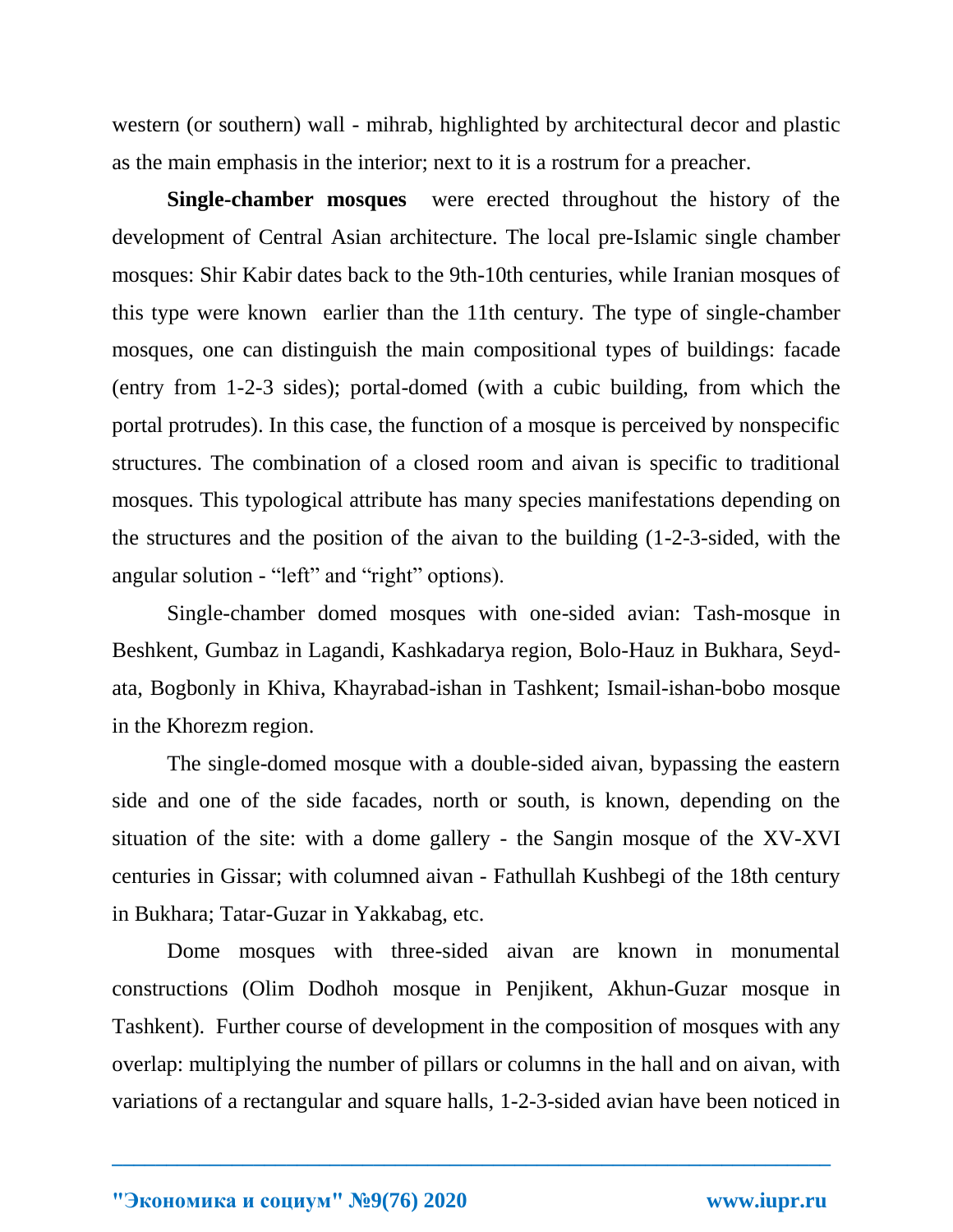Mirmiron mosque near Karshi, Ak-mosque in Khiva, Mirhamid mosque in Shakhrisabz through the course of years.

The increase in the number of support-columns and the expansion of the size of the hall was not a process of evolution that happened at once: one- and fourpillar compositions existed in parallel with six-eight-pillar ones. Monuments of this variety were preserved in Bukhara in the 16th-17th centuries: these are the mosques of Magoki-Attari (1546-1547) and Magoki-Kurpa (1636-1637). This composition with the end location of the entrance can be seen in Tashkent Till-Sheikh mosque (1902) in the Hazret-Imam ensemble. The same, but in the frontal version in combination with a two-row wooden aivan along the long side of the domed hall was used in the Mahdumi Azam mosque in Dagbit.

With a further increase in the number of support-columns inside the hall, single-chamber compositions develop into the ancient structure of hypostyle mosques ("forest of columns"). Even in Persepolis (Iran), multi-columned halls prevail; This is the predominant type of cathedral mosque of early Islam. Undoubtedly, hypostyle mosques were built, but only a few were preserved. The largest are located in Khiva and Khazarasp, Urgench.

**Multi chamber mosques** are characteristic with Small hujras and chillahanas on the sides. Students of the madrasah lived in the hujra; chillahana was intended for forty-day prayers and meditators. These buildings and some of the mosques are called khanaka mosques. In the late medieval period, in these buildings, in addition to the daily fivefold and Friday prayers, loud-rejoiceceremonies of the dervishes were performed. These are the Khazret Khizr and Bagi-Maidan mosques in Samarkand, Khoja-Isparas near Kitab.

Sometimes khanaka mosques were erected as five-chamber buildings (a hall and four hujras in the corners). From the monumental khanaka of the XV-XVI centuries. They were notable for their small size and the presence of an aivan. The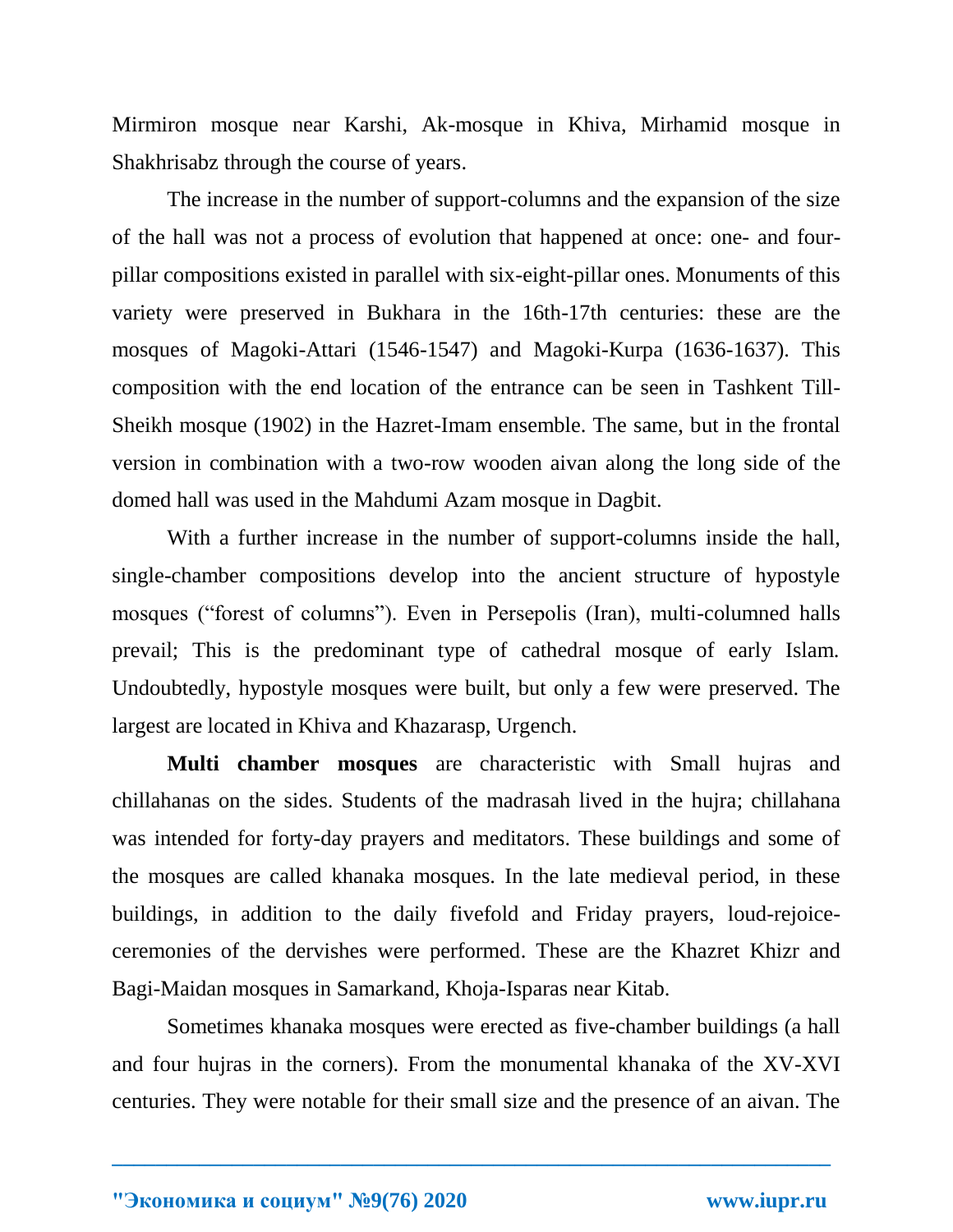five-chamber mosques of Khoja Zainiddin of the 16th century, Khalifa Khudaydod mosque in Bukhara of the 18th century are known.

Another variety of the mosque of the frontal composition stands out - these are two-chamber mosques with aivan along the facade. The mosque in Lyangar (mid-16th century) is a rectangular brick structure with two halls, united by a common aivan with a flat ceiling on two rows of wooden columns. Aivan mosques (memorial and prayer halls). In medieval Central Asian architecture, various forms of aivans were built, starting from the 9th-10th centuries.

The second species group is the iwan mosques of the frontal composition, within which the varieties are distinguished - portal and multi-column variants. In terms of functions, these are mainly commemorative mosques during burials in the open air and less often - prayers. Among the mosques-aivans we will name a twoportal building at the graves in Merv, the immense mosque of Yusuf Hamadani, a summer mosque at the entrance to Shahi Zinda.

**Namazgokh mosques** served for holiday prayers twice a year and were located outside the city on the square, collecting people from all over the district. In the early stages of type addition, it was not even a building, but a wall with a mihrab. Such a wall of the XII century preserved in the mosque-namazgokh in Bukhara, it is also known in Merv. Single row mosques of the namazgokh type of the 16th-17th centuries were examined in the Sultan-Mir-Khaidar complex in Kasby, Astana-bobo in the Samarkand region, the Kok-Gumbaz mosque in Karshi (the 80s of the 16th century).

The courtyard organization of the space was convenient for buildings for various purposes, including cathedral mosques. Already in the early stages of the formation of forms in the courtyard type of a mosque (space in volume) three species schemes are distinguished, similar to courtyards: